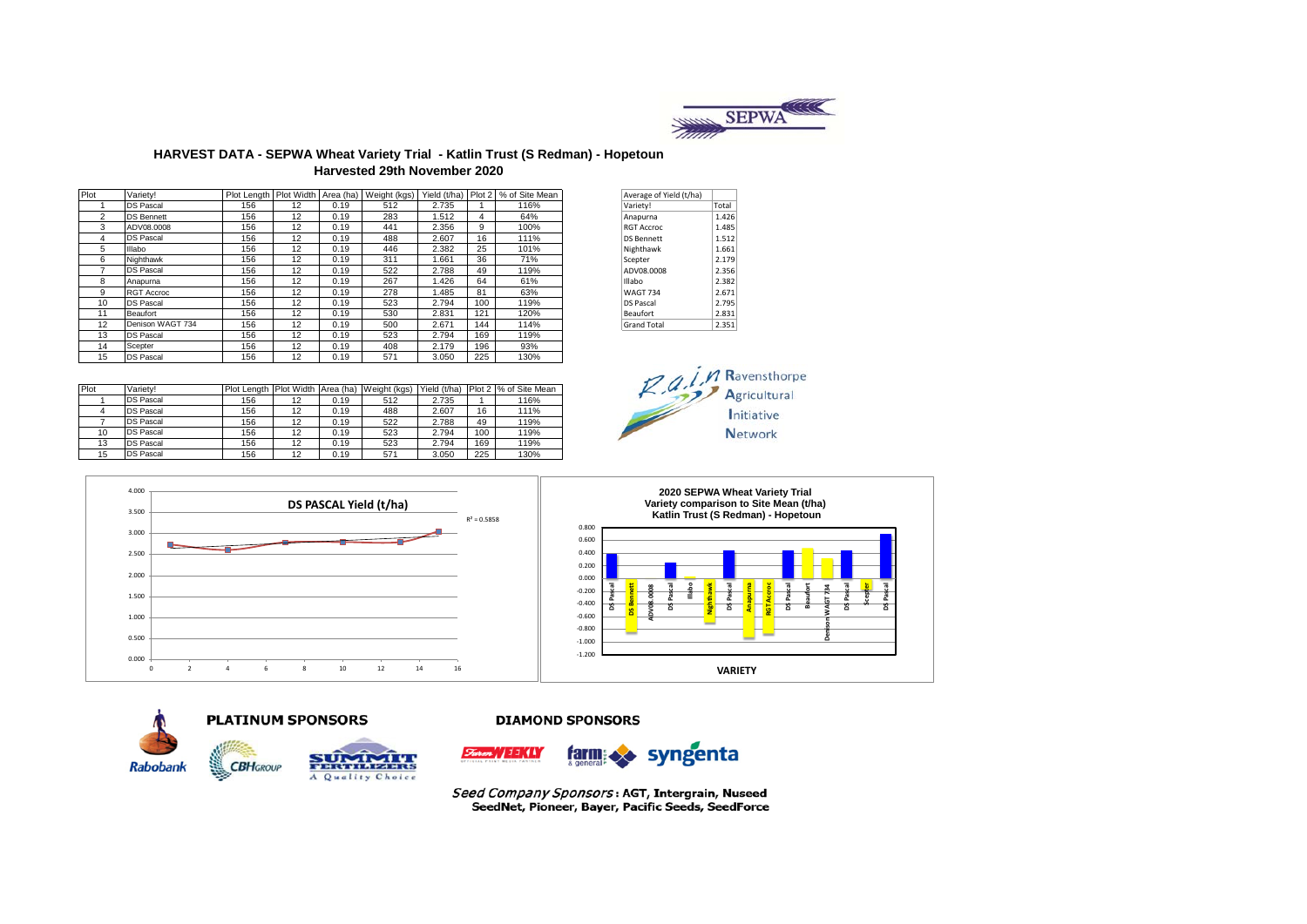





|      |                   | Yield  |                | <b>Statisti</b>                        |
|------|-------------------|--------|----------------|----------------------------------------|
| Plot | Varietv!          | (t/ha) | % of Site Mean |                                        |
|      | <b>DS Pascal</b>  | 2.735  | 116%           | Site Mean (t/ha)                       |
| 2    | <b>DS Bennett</b> | 1.512  | 64%            | Probability                            |
| 3    | ADV08.0008        | 2.356  | 100%           | Least significant difference 5%        |
| 4    | <b>DS Pascal</b>  | 2.607  | <b>111%</b>    | <b>CV %</b>                            |
| 5    | Illabo            | 2.382  | 101%           |                                        |
| 6    | Nighthawk         | 1.661  | 71%            |                                        |
| 7    | <b>DS Pascal</b>  | 2.788  | 119%           |                                        |
| 8    | Anapurna          | 1.426  | 61%            |                                        |
| 9    | <b>RGT Accroc</b> | 1.485  | 63%            |                                        |
| 10   | <b>DS Pascal</b>  | 2.794  | 119%           | <b>Soil Description:</b><br>Sandy Loam |
| 11   | Beaufort          | 2.831  | 120%           | Saturday, 25<br>Date Sown:             |
| 12   | Denison WAGT 734  | 2.671  | 114%           | Sunday, 29<br>Date Harvested           |
| 13   | <b>DS Pascal</b>  | 2.794  | 119%           | 70 kg/ha<br><b>Seeding Rate:</b>       |
| 14   | Scepter           | 2.179  | 93%            |                                        |
| 15   | <b>DS Pascal</b>  | 3.050  | 130%           |                                        |

#### **Plot Dimensions**

| Length (m) | Width (m) |      | Area (m2) Conversion Factor |
|------------|-----------|------|-----------------------------|
| 156        | 12        | 0.19 | 5.34                        |



## **PLATINUM SPONSORS**



# Quality Choice

#### **Statistical Analysis**

| .                 | .     | $100 - 1100 - 1100$ |                                 |        |
|-------------------|-------|---------------------|---------------------------------|--------|
| <b>DS Pascal</b>  | 2.735 | 116%                | Site Mean (t/ha)                | 2.351  |
| <b>DS Bennett</b> | .512  | 64%                 | Probability                     | 0.001  |
| ADV08.0008        | 2.356 | 100%                | Least significant difference 5% | 0.4008 |
| <b>DS Pascal</b>  | 2.607 | 111%                | <b>CV %</b>                     |        |
|                   |       |                     |                                 |        |

### **Site Details**

| ioil Description: | Sandy Loam               |
|-------------------|--------------------------|
| ate Sown:         | Saturday, 25 April 2020  |
| ate Harvested     | Sunday, 29 November 2020 |
| eeding Rate:      | 70 kg/ha                 |

**DIAMOND SPONSORS** 





Seed Company Sponsors: AGT, Intergrain, Nuseed SeedNet, Pioneer, Bayer, Pacific Seeds, SeedForce